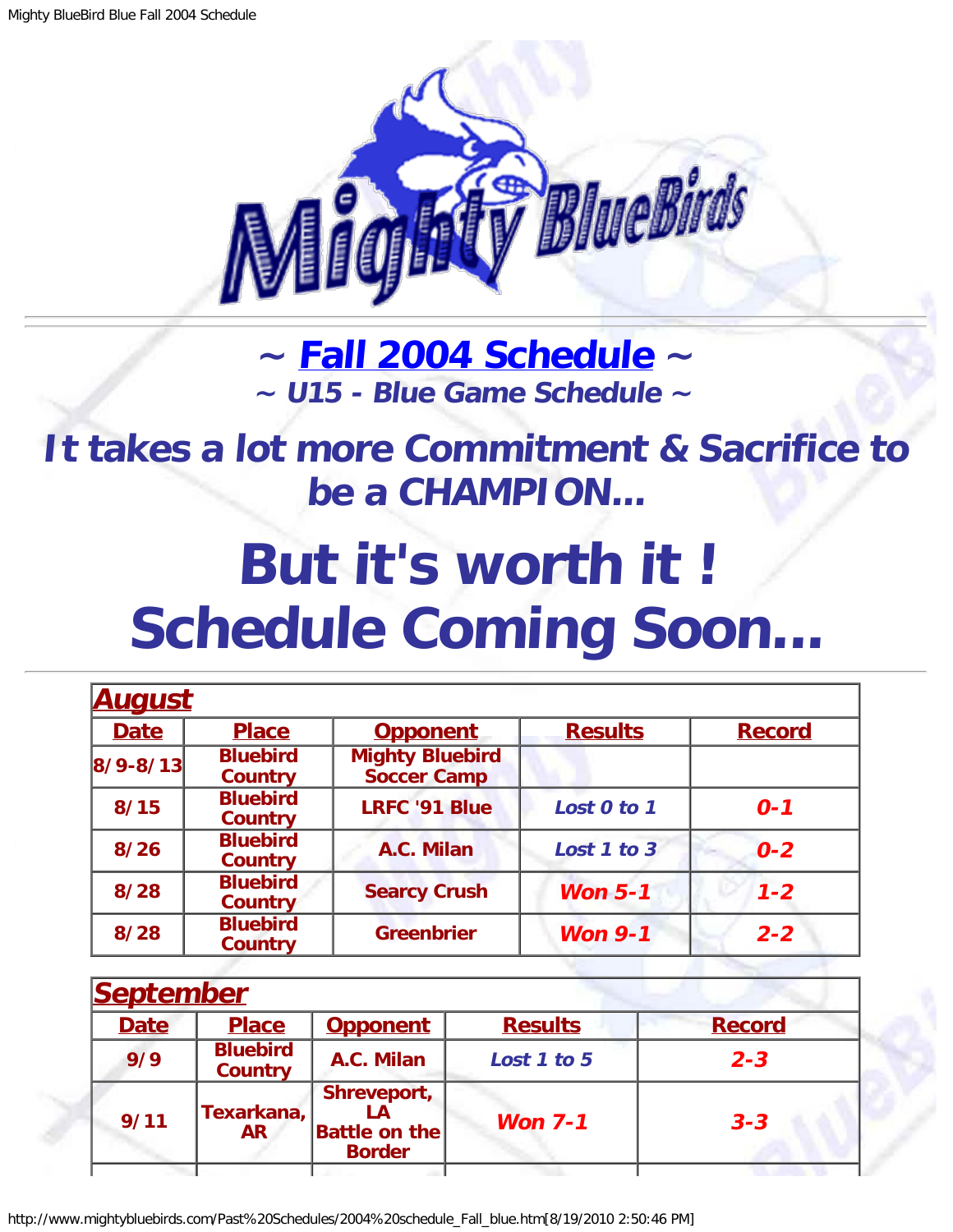| 9/11 | Texarkana,<br><b>AR</b>           | <b>Searcy</b><br><b>Battle on the</b><br><b>Border</b>                       | Tied 2 to 2                                                                                      | $3 - 3 - 1$  |
|------|-----------------------------------|------------------------------------------------------------------------------|--------------------------------------------------------------------------------------------------|--------------|
| 9/12 | Texarkana,<br><b>AR</b>           | <b>LRFC White</b><br><b>Battle on the</b><br><b>Border</b>                   | Won $5-2$                                                                                        | $4 - 3 - 1$  |
| 9/12 | Texarkana,<br><b>AR</b>           | <b>Searcy</b><br><b>Battle on the</b><br><b>Border</b>                       | Won $3-1$<br><b>Battle on the</b><br><b>Border</b><br><b>U-15 Tournament</b><br><b>Champions</b> | $5 - 3 - 1$  |
| 9/14 | <b>Bluebird</b><br><b>Country</b> | <b>LRFC '91 Blue</b>                                                         | Won $3-0$                                                                                        | $6 - 3 - 1$  |
| 9/18 | Memphis,<br><b>TN</b>             | <b>SuperClubs</b><br><b>Kansas City</b><br><b>Legends</b><br><b>Panthers</b> | Lost 0 to 3                                                                                      | $6 - 4 - 1$  |
| 9/18 | Memphis,<br><b>TN</b>             | <b>SuperClubs</b><br><b>Brandon, MS</b>                                      | Lost 0 to 3                                                                                      | $6 - 5 - 1$  |
| 9/25 | Little Rock,<br><b>AR</b>         | <b>Capital City</b><br>Cup<br><b>LRFC-White</b>                              | Won $5-0$                                                                                        | $7 - 5 - 1$  |
| 9/25 | <b>Little Rock,</b><br><b>AR</b>  | <b>Capital City</b><br>Cup<br><b>Tulsa Blitz</b>                             | Won $2-1$                                                                                        | $8 - 5 - 1$  |
| 9/26 | Little Rock,<br><b>AR</b>         | <b>Capital City</b><br>Cup<br><b>Lady Storm</b>                              | <b>Won 1-0</b><br><b>Capital City Cup</b><br><b>U-15 Tournament</b><br><b>Co-Champions</b>       | $9 - 5 - 1$  |
| 9/30 | <b>Otter Creek</b>                | <b>LRFC '90</b><br><b>White</b>                                              | Won $4-1$                                                                                        | $10 - 5 - 1$ |

| October     |                                   |                                                             |                |               |
|-------------|-----------------------------------|-------------------------------------------------------------|----------------|---------------|
| <b>Date</b> | <b>Place</b>                      | <b>Opponent</b>                                             | <b>Results</b> | <b>Record</b> |
| 10/3        | <b>Bluebird</b><br><b>Country</b> | A.C. Milan                                                  | Lost 6 to 1    | $10 - 6 - 1$  |
| 10/5        | <b>Bluebird</b><br><b>Country</b> | <b>LRFC '91 Blue</b>                                        | Tied 1 to 1    | $10 - 6 - 2$  |
| 10/16       | Jonesboro, AR                     | <b>Harvest Cup</b><br><b>Searcy Orange</b><br><b>Crush</b>  | Won $4-0$      | $11 - 6 - 2$  |
| 10/16       | Jonesboro, AR                     | <b>Harvest Cup</b><br><b>Lakewood Lady</b><br><b>Impact</b> | Won $1 - 0$    | $12 - 6 - 2$  |
| 10/17       | Jonesboro, AR                     | <b>Harvest Cup</b><br><b>Jonesboro</b><br><b>Tornados</b>   | Won $5-0$      | $13 - 6 - 2$  |
| 10/17       | Jonesboro, AR                     | <b>Harvest Cup</b><br><b>Searcy Orange</b>                  | Lost 3 to 2    | $13 - 7 - 2$  |

http://www.mightybluebirds.com/Past%20Schedules/2004%20schedule\_Fall\_blue.htm[8/19/2010 2:50:46 PM]